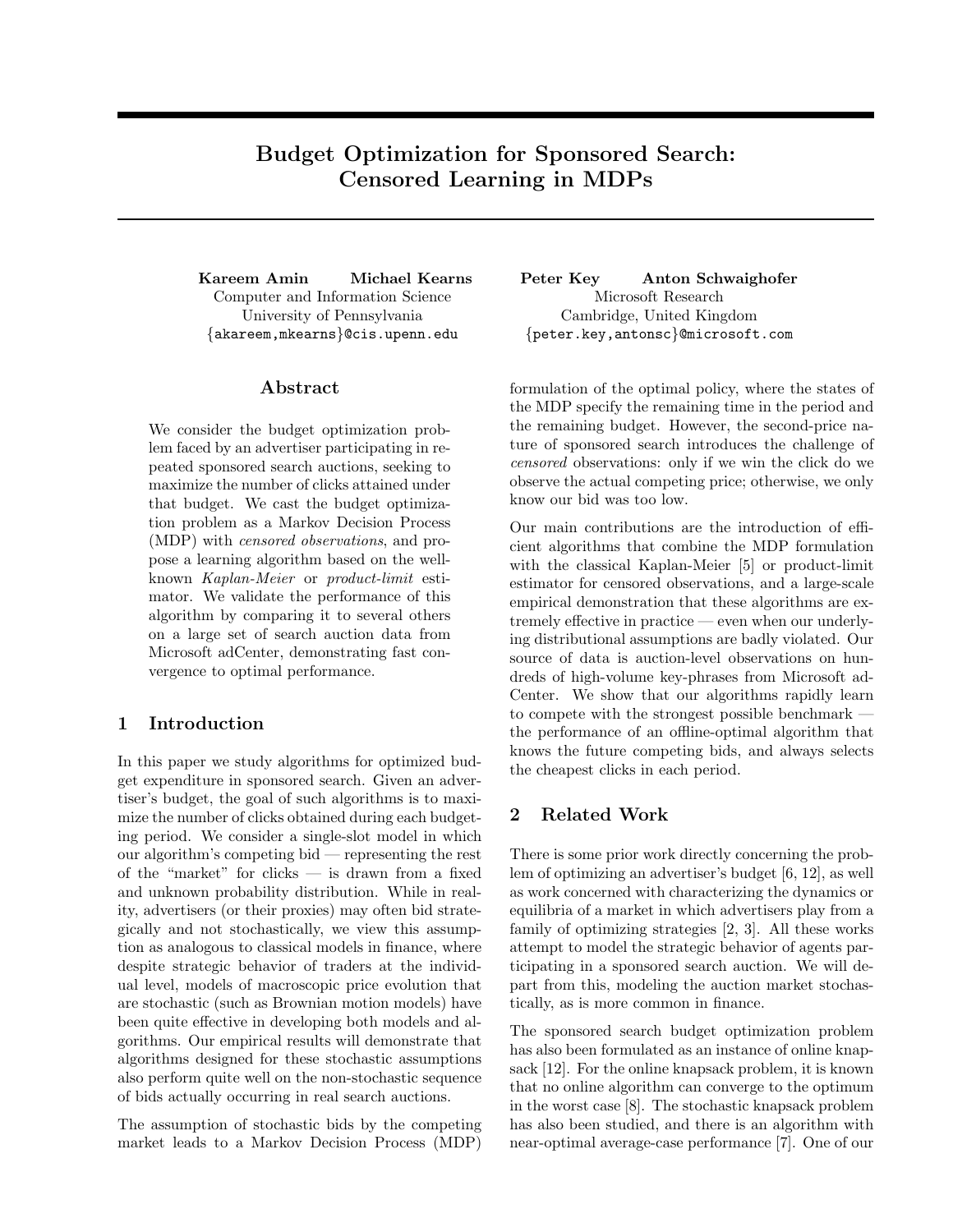proposed algorithms is a censored learning version of such an algorithm. Our main proposed algorithm is closely modeled on an algorithm from a financial optimization problem [4], which similarly integrates a censored estimation step with greedy optimization.

Finally, we apply classical techniques from reinforcement learning in a finite state MDP, including Qlearning (c.f. [11]), as well as classical techniques from the study of censored observations [5, 9].

# 3 Preliminaries

The optimization problem we consider occurs over a series of periods. At the beginning of each period, the budget optimization algorithm is allocated a fresh budget B. This assumption is meant to reflect the manner in which advertisers actually specify their budgets in real sponsored search markets. Broadly speaking, the algorithm's goal is to maximize the number of clicks purchased, in each period, using the budget B.

Each period consists of a number of auctions, or an opportunity to earn a click. We consider the singleslot setting, wherein the search engine displays a single advertisement for each auction  $\frac{1}{1}$ . The algorithm places a bid in each auction. Before the bid is placed, a price is fixed by the auction mechanism. If the algorithm's bid exceeds this price, the algorithm wins an impression. For simplicity, we begin by assuming that winning an impression automatically guarantees that the algorithm also wins a click; we will describe later how to relax this assumption.

Once the algorithm wins a click, it is charged the price from its budget. Otherwise, the algorithm maintains its budget, and the next auction occurs. In actual sponsored search markets, the price is determined by the bids of arbitrary agents competing for the click in a modified second-price auction (see e.g. [10]).

The major assumption of this work is to instead model the prices as i.i.d. draws from an unknown distribution; we will refer to this price as the market price, since it represents the aggregate behavior of our algorithm's competitors. As in other financial applications, it is often analytically intractable to model the individual agents in a market strategically, so we instead consider the market stochastically as a whole. We will demonstrate that our algorithm outperforms other methods in practice on actual auction data from Microsoft adCenter, even when the i.i.d. assumption is badly violated.

We will consider some fixed, unknown, distribution  $P$ 

supported on  $\mathbb{Z}^+$  with mass function  $p(\cdot)$ . On each auction, the market price is an independent random variable distributed as  $P$ . We think of the budget  $B$ and market prices as being expressed in terms of the smallest unit of currency that can be bid by the algorithm. Modeling the problem in this manner motivates a natural algorithm.

It is important to note that the market prices are not observed directly by the algorithm. Rather, the algorithm is only privy to the consequences of its bid (whether a click or impression is received), and changes to its budget.

Succinctly, we consider the following protocol:

|     | 1: for period $u = 1, 2, $ do                   |
|-----|-------------------------------------------------|
| 2:  | $B_{u,T} = B$                                   |
| 3:  | for auctions remaining $t = T, T - 1, , 1$ do   |
| 4:  | Algorithm bids $b_{u,t} \leq B_{u,t}$ .         |
| 5:  | Nature draws price $x_{u,t} \sim \mathcal{P}$ . |
| 6:  | if $b_{u,t} \geq x_{u,t}$ then                  |
| 7:  | $c_{u,t} \leftarrow 1$                          |
| 8:  | $B_{u,t-1} \leftarrow B_{u,t} - x_{u,t}$        |
| 9:  | else                                            |
| 10: | $c_{u,t} \leftarrow 0$                          |
| 11: | $B_{u,t-1} \leftarrow B_{u,t}$                  |
| 12: | end if                                          |
| 13: | Algorithm observes $c_{u,t}$ , $B_{u,t-1}$      |
| 14: | end for                                         |
|     | $15:$ end for                                   |

When an algorithm places a large enough a bid, winning the click, it also observes the true market price, since its budget it reduced by that amount. However, should the algorithm fail to win the click, it only knows that the market bid was higher than the bid placed. Thus, the algorithm receives what is known in the statistical literature as partially right-censored observations of the market prices  $\{x_{u,t}\}.$ 

Informally, we always assume that an algorithm has available to it any information it would have in a real sponsored search auction (although not always at the same granularity), and no more. So it may be informed of whether it received a click or impression on an auction-by-auction basis, but not information regarding prices if it did not win the click.

Finally, we assume there is only a single keyword which the advertiser is bidding on. Our methods generalize to the setting where there are multiple keywords with multiple click-through rates and valuations for a click. However, for simplicity, we do not consider these extensions in this work.

<sup>&</sup>lt;sup>1</sup>We suspect our methods can be adapted to the multislot case, but leave it to future work.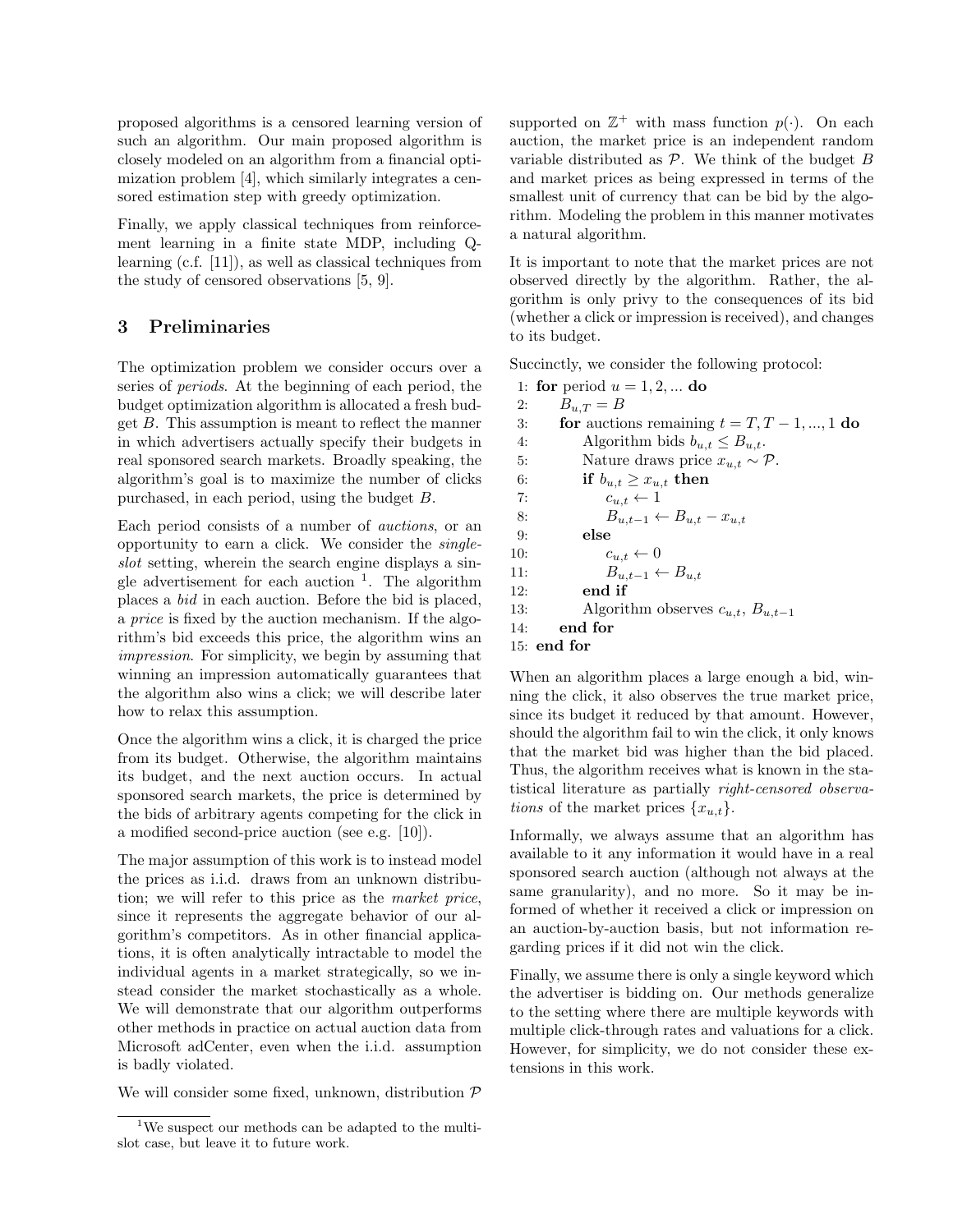#### 3.1 Notation

Given a distribution  $P$ , supported on  $\mathbb{Z}^+$ , with mass function p, we let the tail function  $T_p(b)$  =  $\sum_{b'}^{\infty}$  $\sum_{b'=b+1}^{\infty} p(b')$  denote the mass to the right of  $b$ .

We use [N] to mean the set  $\{1, ..., N\}$ , and  $[N]_0 =$  $[N] \cup \{0\}.$ 

# 4 MDP Formulation

An algorithm for the optimization problem introduced in the previous section can be described as an agent in a Markov Decision Process (MDP). An MDP M can be written as  $\mathcal{M} = (\mathcal{S}, \{A_s\}_{s \in \mathcal{S}}, \mu, r)$  where  $\mathcal{S}$  is a set of states, and  $A_s$  are the set of actions available to the agent in each state s, and  $A = \bigcup_{s \in \mathcal{S}} A_s$ . For  $a \in A_s$ ,  $\mu(a, s, s')$  is the probability of transitioning from state s to state s' when taking action a in state s.  $r(a, s, s')$ is the expected reward received after taking action a in state  $s$  and transitioning to state  $s'$ . The goal of the agent is to maximize the expected reward received while transitioning through the MDP.

In our case, the state space is given by  $S = [B]_0 \times [T]_0$ . With  $t$  auctions remaining in period  $u$ , the algorithm is in state  $(B_{u,t}, t) \in \mathcal{S}$ . Furthermore, the actions available to any algorithm in such a state are the set of bids that are at most  $B_{u,t}$ . So for any  $(b, t) \in S$  we let  $\mathcal{A}_{(b,t)} = [b]_0.$ 

When  $t > 1$ , two types of transitions are possible. The agent can transition from  $(b, t)$  to  $(b, t - 1)$  or from  $(b, t)$  to  $(b', t-1)$  where  $0 \leq b' < b$ . In the former case, the agent must place a bid lower than the market price. Therefore, we have that  $\mu(a, (b, t), (b, t - 1)) =$  $T_p(a)$ . Furthermore, the agent does not win a click in this case, and  $r(a, (b, t), (b, t - 1)) = 0$ . In the latter case, let  $\delta = b - b'$ . The agent must bid at least  $\delta$ , and the market price must be exactly  $\delta$  on auction t of the period in question. Therefore, we have that  $\mu(a,(b,t),(b',t-1)) = p(\delta)$  and  $r(a,(b,t),(b',t-1)) =$ 1 so long as  $a > \delta$ .

When  $t = 0$ , for any action, the agent simply transitions to  $(B, T)$  with probability 1, with no reward. The agent's budget is refreshed, and the next period begins.

All other choices for  $(a, s, s') \in \mathcal{A}_s \times \mathcal{S} \times \mathcal{S}$  represent invalid moves, and hence  $\mu(a, s, s') = r(a, s, s') = 0$ .

Finally, conditioned on an agent's choice of action a and current state s, its next state s is independent of all previous actions and states, since the market prices  ${x_{u,t}}$  are independent. The Markov property is satisfied, and we indeed have an MDP.

We call this the Sponsored Search MDP (SS-MDP). If

 $\pi$  is a fixed mapping from S to A satisfying  $\pi(s) \in \mathcal{A}_s$ , we say that  $\pi$  is a *policy* for the MDP.

Note that an agent in the SS-MDP, started in an arbitrary state  $(b, t)$ , arrives at the state  $(B, T)$  after exactly  $t + 1$  actions. Therefore, we can define the random variable  $C_{\pi}(b, t)$  to be the total reward (i.e. number of clicks) attained by policy  $\pi$  before returning to  $(B, T)$ . We say that  $\pi$  is an optimal policy for the SS-MDP if an agent started at  $(B, T)$ , playing  $\mu(s)$ in each state s encountered, maximizes the expected number of clicks rewarded before returning to  $(B, T)$ . In other words:

**Definition 1.** A policy  $\pi^*$  is an optimal policy for the SS-MDP if  $\pi^* \in \arg \max_{\pi} E[C_{\pi}(B,T)].$ 

The SS-MDP is determined by the choice of budget  $B$ , time  $T$  and distribution  $p$ . We will want to make the optimal policy's dependence on p explicit, and consequently we will write it a  $\pi_p^*$ .

# 5 The Value Function

MDPs lend themselves to dynamic programming. Indeed, we can characterize exactly the optimal policy for the SS-MDP when the probability mass function  $p$ is known.

For a distribution p, let  $V_p(b, t)$ , the value function for p, denote the expected number of clicks received by an optimal policy started at state  $(b, t)$ . That is, if  $\pi_p^*$  is an optimal policy, then  $V_p(b, t) = E[C_{\pi^*}(b, t)].$ 

First note that when  $T = 0$ ,  $V_p(B, T) \equiv 0$ . Consider the policy  $\pi_{a,b,t}^*$  that takes action a in state  $(b, t)$ , and plays optimally thereafter. Let  $V_p(a, b, t) =$  $E[C_{\pi_{a,b,t}^*(b,t)]$  be the clicks received by such a policy from state  $(b, t)$ . Observe that  $V_p(a, b, t)$  can be written in terms of  $V_p(\cdot, t-1)$ :

$$
V_p(a,b,t) = \sum_{\delta=1}^a p(\delta)[1 + V_p(b-\delta, t-1)] + T_p(a)V_p(b, t-1).
$$

In other words, if the market price is  $\delta \leq a$ , which occurs with probability  $p(\delta)$ , the agent will win a click at the price of  $\delta$  and transition to state  $(b - \delta, t -$ 1). At this point it behaves optimally, earning  $V_p(b (\delta, t - 1)$  clicks in expectation. If the market price is greater than a, which occurs with probability  $T_p(a)$ , the agent will retain its budget, transitioning to the state  $(b, t-1)$ , earning  $V_p(b, t-1)$  clicks in expectation. Furthermore, we know that:

$$
V_p(b, t) = \arg\max_{a \leq b} V_p(a, b, t).
$$

Therefore, if p and  $V_p(\cdot, T-1)$  are known then we can compute  $V_p(a, b, t)$  in  $O(B)$  operations, and so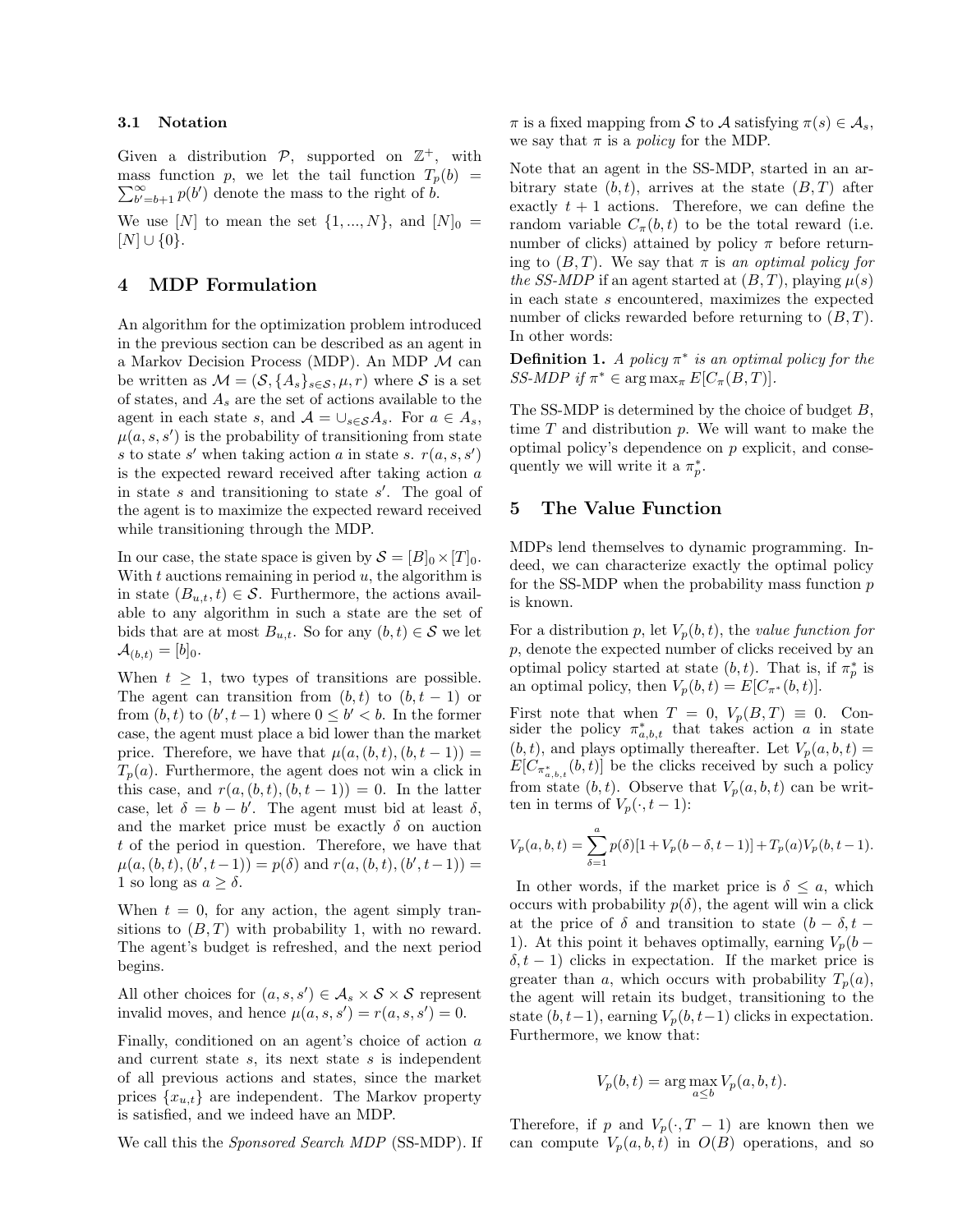compute  $V_p(b, t)$  in  $O(B)$  operations. Recalling that  $V_p(b, 0) \equiv 0$ , we can compute  $V_p(b, t)$  for all  $(b, t) \in$  $[B]_0 \times [T]_0$  in  $O(B^2T)$  operations.

# 6 Censored Data

In the previous sections, we described how to compute the optimal policy  $\pi_p^*$  when p is known. A natural algorithm for budget optimization is therefore to maintain an estimate  $\hat{p}$  of p, and bid greedily according to  $\pi_{\hat{p}}^*$ . Before describing such an algorithm, we will discuss the problem of estimating p.

As introduced in Section 3, the observations received by a budget-optimization algorithm are partially rightcensored data. We begin with a general discussion of censoring.

Suppose that  $P$  is a distribution with mass function p and  $(z_1, ..., z_n)$  are i.i.d., P-distributed random variables. Fix *n* integers  $k_1, ..., k_n$ , and define  $o_i = \min(z_i, k_i)$ . We say that the sample  $\{o_i\}$  is partially right-censored data.

If  $o_i < k_i$ , we say that  $o_i$  is a direct observation. In other words,  $o_i = z_i$  and we have observed the true value of  $z_i$ . Otherwise,  $o_i = k_i$  and we say that  $o_i$  is a censored observation. We know only that  $z_i \geq k_i$ .

Given such partially right-censored data, the Product-Limit estimator [5] is the non-parametric maximumlikelihood estimator for p.

**Definition 2.** Let  $P$  be a discrete distribution with mass function p, and let  $\{z_i\}$  be i.i.d. P-distributed random variables. Given integers  $K = (k_1, ..., k_n)$  and observations  $O = (o_1, ..., o_n)$  where  $o_i = \min(z_i, k_i)$ , let  $PL(K, O)$  be the Product-Limit estimator for p.

Specifically, given integers  $K$ , and a set of observations O generated by a distribution P, let  $D(s) = |\{o_i \in O\}|$  $s = o_i < k_i$ } be the number of direct observations of value s, and  $N(s) = |\{o_i \in O \mid s \le o_i, s < k_i\}|$ . Now let  $S(t) = \prod_{s=1}^{t-1} 1 - \frac{D(s)}{N(s)}$  $\frac{D(s)}{N(s)}$ . The CDF of  $PL(K, O)$  is given by  $1 - S(t)$ .

In our setting, we are receiving censored observation of the random variables  ${x_{u,t}}$  where the censoring set K is given by  $\{b_{u,t}+1\}$ , and  $o_{u,t} = \min\{b_{u,t}+1, x_{u,t}\}.$ When a click is received (i.e.  $x_{u,t} < b_{u,t} + 1$ ), we observe  $x_{u,t}$  directly since  $x_{u,t} = B_{u,t} - B_{u,t-1}$ , the amount which the algorithm is charged for winning the click. Otherwise, the algorithm is charged nothing, and we only know that  $x_{u,t} \geq b_{u,t} + 1$ .

Finally, we will eventually consider the setting in which winning an impression does not necessarily guarantee winning a click. In such a setting, we will have both left-censored and right-censored observations of  $x_{u,t}$ ,

what is known as *doubly-censored data*.

If the algorithm bids  $b_{u,t}$  and does not win the impression, we know that  $x_{u,t} \geq b_{u,t} + 1$ . Similarly, if the algorithm wins both the impression and the click, it gets to observe  $x_{u,t}$  directly. However, should the algorithm win the impression but not the click, it is only informed that it placed a large-enough bid (that it won the impression), or  $x_{u,t} < b_{u,t} + 1$ , without observing  $x_{u,t}$  directly. We give a more detailed discussion of this setting in Section 9. For doubly-censored data, there is algorithm giving the non-parametric MLE [9].

### 7 Greedy Product-Limit Algorithm

The algorithm we propose maintains an estimate  $\hat{p}$  of  $p.$  With budget  $b$  remaining, and  $t$  auctions remaining, the algorithm will greedily use its current estimate of  $p$ , and bid  $\pi_{\hat{p}}(b, t)$ . The pseudo-code for *Greedy Product*-Limit contains a detailed description.

| <b>Algorithm 1 Greedy Product-Limit</b>                                            |  |  |  |  |
|------------------------------------------------------------------------------------|--|--|--|--|
| <b>Input:</b> Budget $B$                                                           |  |  |  |  |
| 1: Initialize distribution $\hat{p}$ uniform on  B                                 |  |  |  |  |
| 2: Initialize $K = \left\  \cdot \right\ $ Initialize $O = \left\  \cdot \right\ $ |  |  |  |  |
| 3: for period $u=1,2,$ do                                                          |  |  |  |  |
| Set $B_{u,T} := B$<br>4:                                                           |  |  |  |  |
| for auctions remaining $t=T,T-1,,1$ do<br>5.                                       |  |  |  |  |
| Bid $\pi_{\hat{p}}^*(B_{u,t},t)$<br>6:                                             |  |  |  |  |
| Set $k_{u,t} \leftarrow \pi_{\hat{p}}^*(B_{u,t}, t) + 1$<br>7:                     |  |  |  |  |
| $K \leftarrow [K, k_{u,t}]$<br>8:                                                  |  |  |  |  |
| <b>if</b> Click won at price $x_{u,t}$ then<br>9:                                  |  |  |  |  |
| $O \leftarrow [O, x_{u.t}]$<br>10:                                                 |  |  |  |  |
| else<br>11:                                                                        |  |  |  |  |
| $O \leftarrow [O, k_{u,t}]$<br>12:                                                 |  |  |  |  |
| end if<br>13:                                                                      |  |  |  |  |
| Update $\hat{p}$ to $PL(K, O)$<br>14:                                              |  |  |  |  |
| end for<br>15:                                                                     |  |  |  |  |
| $16:$ end for                                                                      |  |  |  |  |

# 8 Competing Algorithms

In this section we will describe a few alternative strategies against which we compare Greedy Product-Limit. The first relies on an observation that, given an arbitrary sequence of market prices, there is a simple bidding strategy that has a constant competitive ratio to the offline optimal.

### 8.1 Offline Optimality

So far we have focused our attention on the notion of optimality introduced in Section 4. Namely, an algorithm is optimal if it achieves  $V_p(B,T)$  clicks,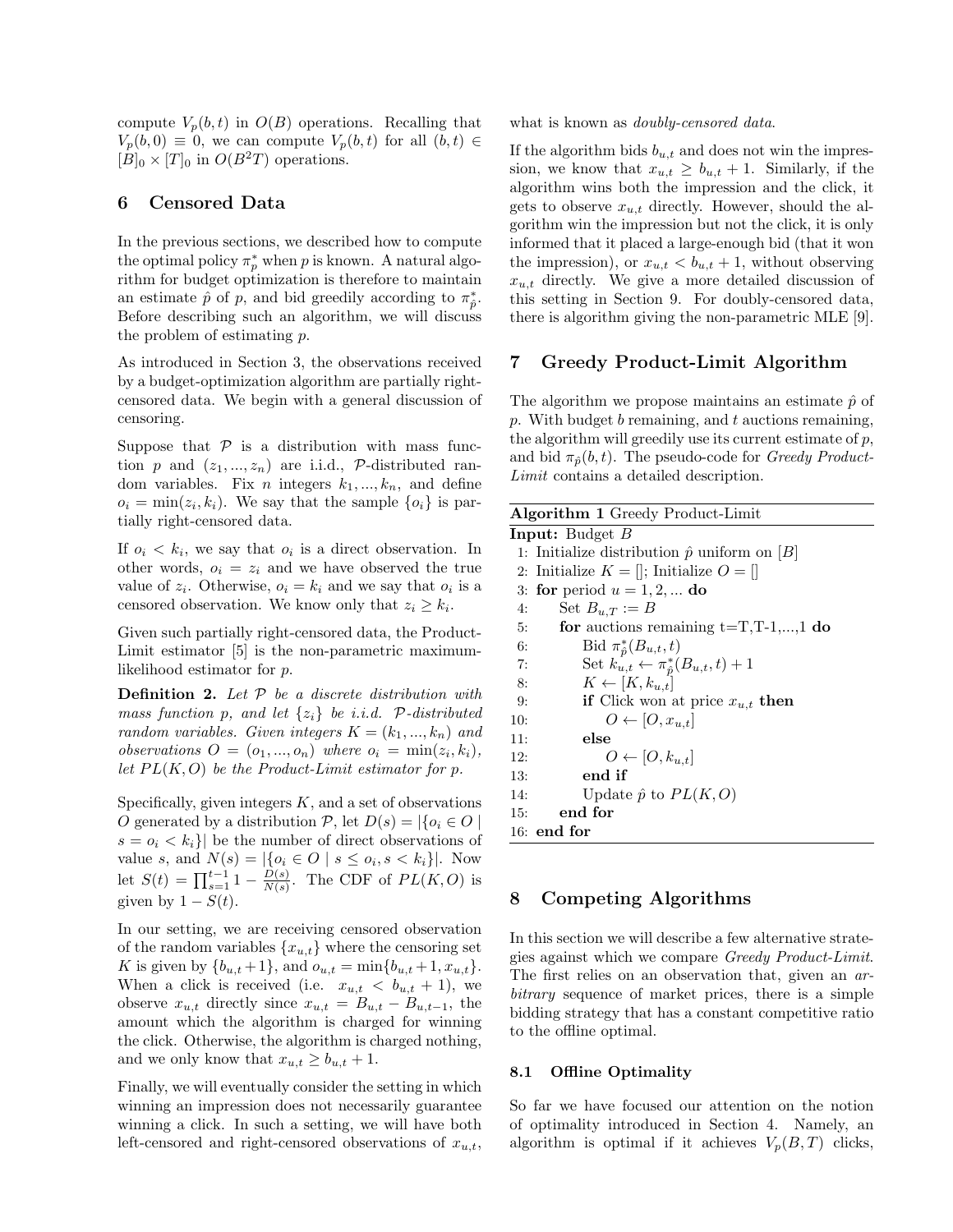in expectation, in every period. However, given an arbitrary (non-stochastic) vector of T market prices  $\mathbf{x} = (x_1, ..., x_T)$ , we can define  $C^*(\mathbf{x}, B)$  to be the maximum number of clicks that could be attained by any sequence of bids, knowing  $x$  *a priori*. In other words, if  $\mathbf{b} \in \{0,1\}^T$ , and  $\|\mathbf{b}\|_0 = |\{b_i \mid b_i = 1\}|$ , then we define

### Definition 3.

$$
C^*(\mathbf{x},B) \triangleq \max_{\mathbf{b}\in\{0,1\}^T} \|\mathbf{b}\|_0 \text{ subject to } \mathbf{x}\cdot\mathbf{b} \leq B.
$$

We call a sequence of bids for **x** that attains  $C(\mathbf{x}, B)$ clicks an optimal offline policy. Notice that one attains the optimal offline policy by greedily selecting to win the clicks with the cheapest prices, until the budget B is saturated.

#### 8.2 Fixed Price

Competing against the notion of optimality introduced in Section 8.1 may seem onerous in the online setting. Indeed, competing against an arbitrary sequence of prices is a special case of the online knapsack problem, which is known to be hard. However, we will now show that for any sequence of prices x, there always exists a simplistic bidding policy which would have attained a constant factor of the bids of the optimal offline policy.

Let  $Fixed(b)$  be the policy that bids b on every auction that it has budget to do so, and define  $C(\mathbf{x}, b, B)$  to be the number of clicks attained by  $Fixed(b)$  against  $x$  with budget  $B$ .

Theorem 1. For any sequence of prices x, and budget B, there exists a bid b such that  $C(\mathbf{x}, b, B)$  >  $\frac{1}{2}C^*(\mathbf{x},B).$ 

*Proof.* Let  $b^*$  be the value of the price for the most expensive click that the optimal offline policy selects to win. Suppose that the optimal offline policy wins  $M + N$  clicks, where M clicks were won with a price of exactly  $b^*$  and the remaining  $N$  clicks were won with a price of  $b^* - 1$  or less.

If  $N \geq \frac{1}{2}C^*(\mathbf{x}, B)$ , then  $Fixed(b^* - 1)$  would win all N clicks, giving the desired result.

Otherwise, we know that  $M \geq \frac{1}{2}C^*(\mathbf{x}, B)$ . Consider the policy  $Fixed(b^*)$ . In the worst case, the policy will win only clicks with price  $b^*$  before saturating its budget. However, we know that  $Mb^* \leq B$ , and so  $C(\mathbf{x}, b^*, B) \ge M \ge \frac{1}{2}C^*(\mathbf{x}, B)$ , as desired.

#### 8.3 Fixed-Price Search

This motivates a simple algorithm which attempts to find the best fixed-price, Fixed-Price Search.

| <b>Algorithm 2</b> Fixed-Price Search                              |  |  |  |
|--------------------------------------------------------------------|--|--|--|
| 1: Select $b_1$ arbitrarily.                                       |  |  |  |
| 2: for period $u = 1, 2, $ do                                      |  |  |  |
| $C_u := 0$<br>3:                                                   |  |  |  |
| for auctions remaining $t = T, T - 1, , 1$ do<br>4:                |  |  |  |
| $\text{Bid } b_u$<br>5:                                            |  |  |  |
| <b>if</b> Click won then<br>6:                                     |  |  |  |
| $C_u \leftarrow C_u + 1$<br>7:                                     |  |  |  |
| end if<br>8:                                                       |  |  |  |
| end for<br>$\Omega$ :                                              |  |  |  |
| $b_{u+1} \leftarrow UpdateBid(\{b_{u'}, C_{u'}\}_{u'=1}^u)$<br>10: |  |  |  |
| $11:$ end for                                                      |  |  |  |

The algorithm plays a fixed-price strategy each period. At the end of the period it uses a subroutine Update-Bid to select a new fixed-price according to how many clicks it has received. There are many reasonable ways to specify the UpdateBid subroutine, including using additive or multiplicative updates (e.g. treating each price as an expert and running a bandit algorithm such as Exp3 [1]). But general, the performance of any such approach cannot overcome the fixed-price "gap" of  $E_{\mathbf{x}}[C^*(\mathbf{x}, B) - \max_b C(\mathbf{x}, b, B)].$ 

### 8.4 Q-learning

Given the MDP formulation of the problem in Section 4, we may hope to solve the problem using techniques from reinforcement learning. Q-learning with exploration is one of the simplest algorithms for reinforcement learning, giving good results in a number of applications.

In Q-learning, the agent begins with an estimate  $Q(a, b, t)$  of the function  $V_p(a, b, t)$ , called the Q-value, for each state  $(b, t)$  and action  $a \in [b]$ . In a state  $(b, t)$ , the agent greedily performs the best action  $a^*$  for that state using the current Q-values receiving some reward  $\hat{r}$  and arriving at a new state  $(b', t - 1)$ . The Q-values for state  $(b', t-1)$  and the observed reward  $\hat{r}$  are then used to update  $Q(a^*, b, t)$ . This is often combined with forced exploration. Notice that Q-learning will necessarily ignore the special assumptions placed on the underlying MDP. In particular, from our discussion in Section 4, we have that  $\pi(a,(b_1,t_1),(b'_1,t_1-1)) =$  $\pi(a,(b_2,t_2),(b_2',t_2-1))$  when  $b_1-b_1'=b_2-b_2'$ .

#### 8.5 Knapsack Approaches

As referenced in Section 2, the problem of budget optimization in sponsored search is very related to the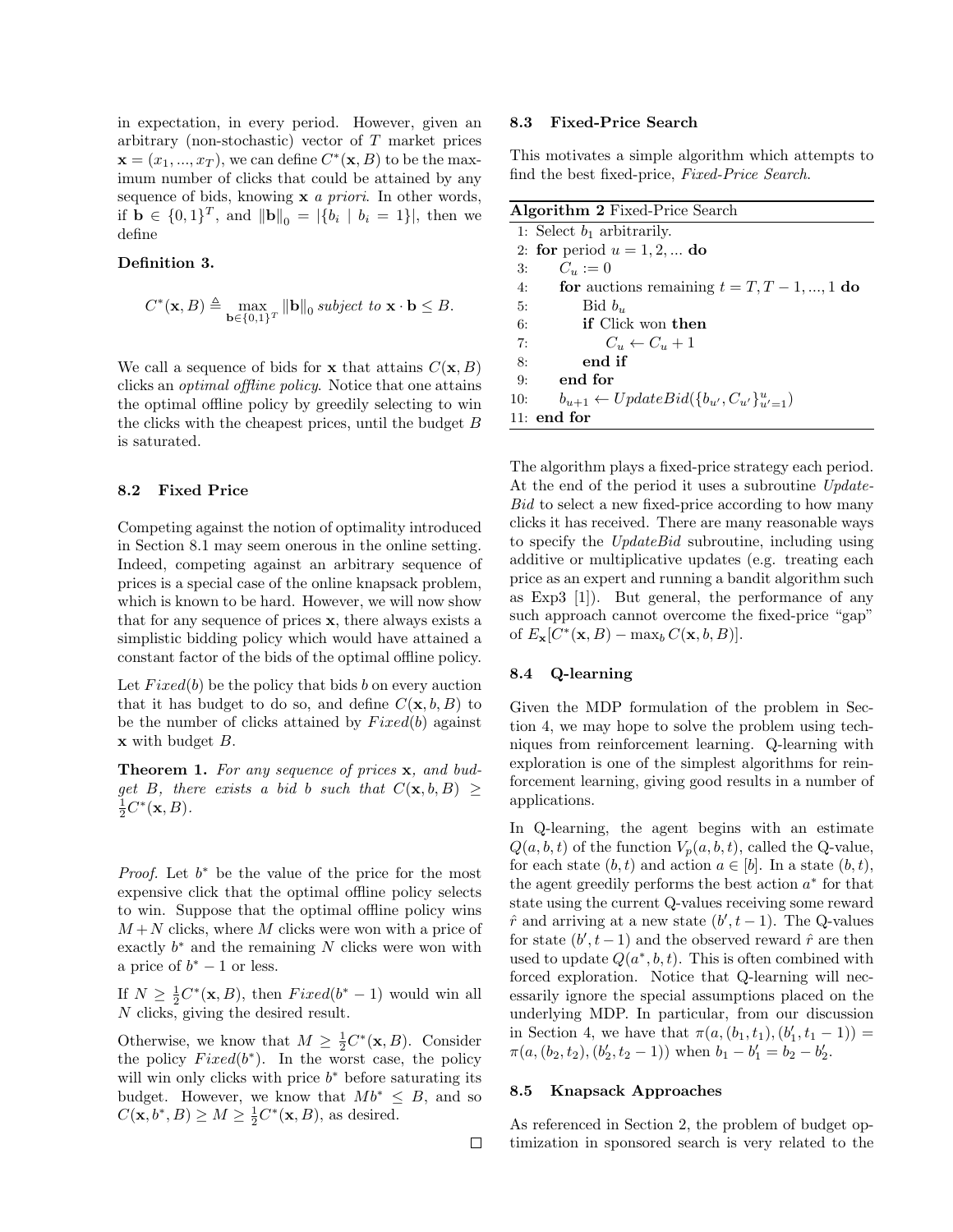online knapsack problem. In the online knapsack problem, an optimizer is presented with a sequence of items with values and weights. At each time step, the optimizer makes an irrevocable decision to take the item (subtracting its weight from the optimizer's budget, and gaining its value). In the worst case, Marchetti-Spaccamela et al. demonstrate that a constant-factor competitive ratio with the offline is not possible [8]. Nevertheless, there are many results from the online knapsack literature that are applicable to our setting.

While in the worst case the online knapsack problem is hard, Lueker gives an average-case analysis for an algorithm for the Stochastic Knapsack Problem, which is related to our setting [7]. In the Stochastic Knapsack Problem, items  $\{(r_i, x_i)\}\$ are i.i.d. draws from some fixed, known, distribution.  $r_i$  is the profit or reward earned by taking the item, and  $x_i$  is the price of the item. In our setting, all clicks are considered indistinguishable for a fixed keyword, and so  $r_i = 1$ .

Note that the protocol differs from ours in a few ways. Firstly, there is no learning. The underlying distribution is assumed to be known. Secondly, there is no censoring of data, or any notion of an auction. The optimizer is presented with each item up-front, at which point it must make a decision before moving on to the next. Thirdly, in the language of our setting, there is only a single period.

Under these assumptions, the algorithm of Lueker gives a simple algorithm which differs from the true optimum by an average of  $\Theta(T)$ , where T is the length of the period, assuming that the budget available scales with  $T$  [7].

Nevertheless, the same ideas behind Greedy Product-Limit give us a natural adaptation of this algorithm to our setting. Suppose that the prices are presented up-front and that  $P$  is known. With budget  $B$  remaining and time  $T$  remaining in a period, the algorithm computes:

$$
v(B/T) \triangleq \max_{v} \{v \mid \sum_{a=1}^{v} a \cdot p(a) \le B/T\}
$$

and takes the click iff its market price x satisfies  $x \leq$  $v(B/T)$ . Thus, when the prices are not presented upfront, it is equivalent to simply bidding  $v(B/T)$ .

Note that bidding  $v(B/T)$  is natural; it is the bid that, in expectation, costs  $B/T$ , or smooths the remaining budget over the time remaining. We can now combine this with an estimation step, using the product-limit estimator, as we did for Greedy Product-Limit, simply replacing line 7 with the assignment  $k_{u,t} := v(B/T)$ . We refer to this strategy as *LuekerLearn*.

Notice, however, that once  $\hat{p}$  has converged to the true p, we should not expect this algorithm to outperform Greedy Product-Limit, which would bid optimally. For a fixed choice of distribution  $p$ , budget  $B$ , and number of auctions T, let  $L_p(B,T)$  be the expected number of clicks earned by running the algorithm of Lueker, knowing p.  $L_p(B,T) \leq V_p(B,T)$ , by definition of  $V_p(B,T)$ . We will comment (as established by Lueker) that the gap  $V_p(B,T)-L_p(B,T)$  is exacerbated by distributions with large variance relative to  $B$  and  $T$ , an issue we will return to in Section 9; see also Figure 1.



Figure 1: A distribution for which  $L_p(B, T)$  is bounded away from  $V_p(B,T)$ . The red curve plots the performance (averaged over auctions) of the algorithm of Lueker's algorithm when the distribution  $p$  is known. The distribution is displayed on the right.

#### 8.6 Budget Smoothing

There is also literature in which other budgetsmoothing approaches are considered. Zhou et al. consider the budget optimization problem in sponsored search as a online knapsack problem directly [12]. In our setting, their algorithm guarantees a  $ln(B) + 1$ competitive ration with the offline optimum. Their algorithm smooths its budget over time, and operates by bidding:  $1/(1+\exp(z(t)-1))$  where  $z(t)$  is the fraction of budget remaining at time t.

# 9 Experimental Results

In this section we will describe experimental results for the previously described algorithms. We use bids placed through Microsoft's adCenter in two sets of experiments. In the first, we assume that our modeling assumptions from Section 3 are correct, and construct a distribution  $P$  from the empirical data for use in simulation. In the second set of experiments, we run the methods on the historical data directly, taken as an individual sequence and thus violating our stochastic assumptions. We will see that in both cases, our suggested algorithm outperforms the other methods discussed. First, however, we discuss an important generalization to the setting that we have considered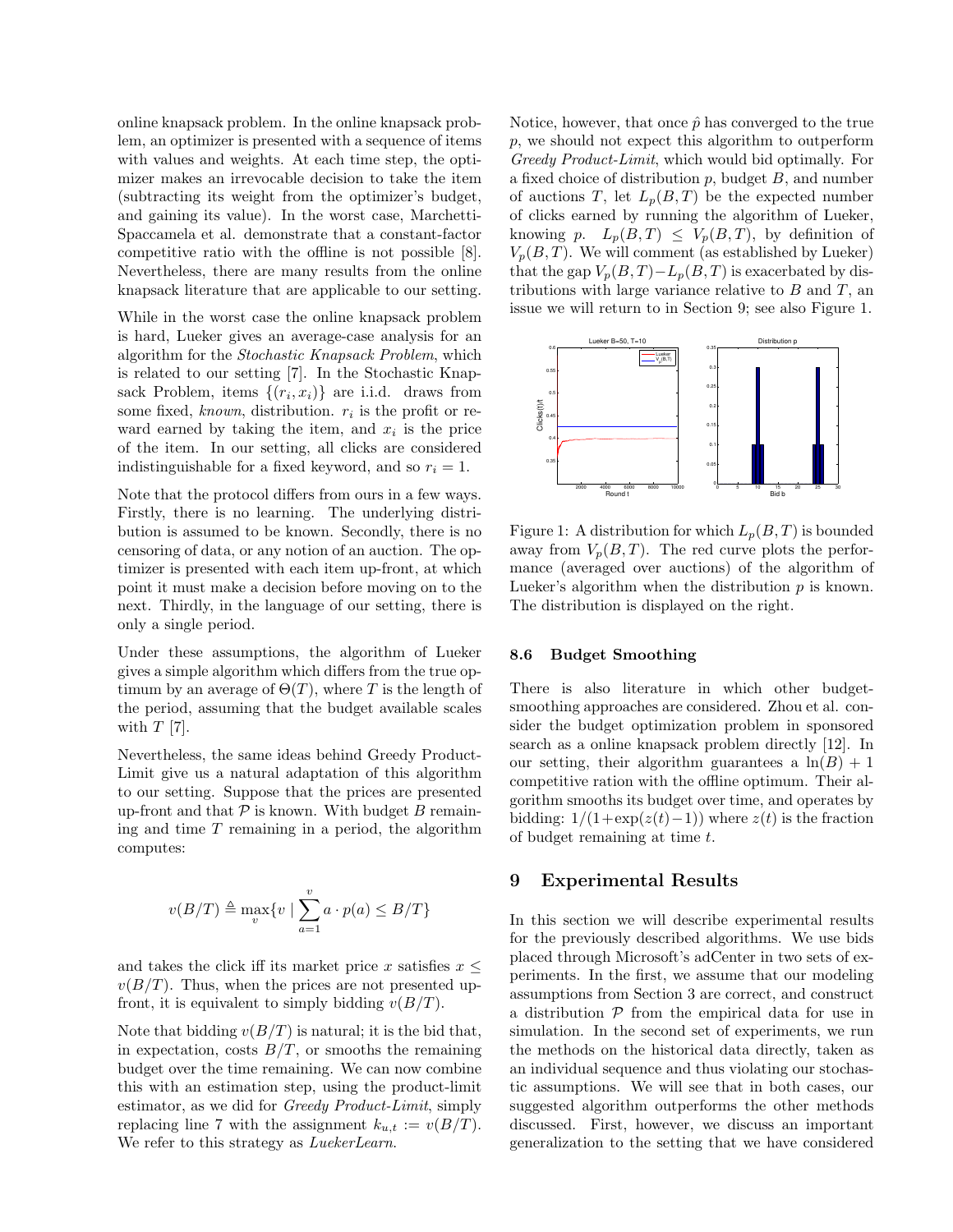so far.

#### 9.1 Impressions and Clicks

Until now we have assumed that all ad impressions result in a click (i.e. winning an auction results in an automatic click). We will now relax this assumption. Instead, when an advertiser wins an impression, we will suppose that whether a click occurs is an independent Bernoulli random variable with mean r. We call  $r$  the *click-through rate*. If a click does indeed occur, the advertiser is charged the market price. Otherwise, the advertiser is informed that an impression has occurred, but maintains its budget.

All the methods described generalize to this setting in a straightforward manner. Nevertheless, it is worth being explicit about how *Greedy Product-Limit* must be modified. First note that the MDP formulation for the problem differs in the definition of the transition probability  $\mu$ . In particular, we now have  $\mu(a,(b,t),(b-\delta,t-1)) = rp(\delta)$  (when  $\delta \leq a$ ), and  $\mu(a, (b, t), (b, t - 1)) = (1 - r \sum_{\delta=1}^{a} p(\delta)). \pi_p^*$  can still be computed using dynamic programming, where:

$$
V_p(a, B, T) = (1 - r \sum_{\delta=1}^a p(\delta)) V_p(B, T - 1) + \sum_{\delta=1}^a r p(\delta) [1 + V_p(B - \delta, T - 1)]
$$

and  $\pi_p^*(B,T) = \arg \max_{a \leq B} V_p(a, B, T)$ 

Furthermore, as discussed in Section 6, rather than using the Product-Limit estimator, this setting requires that the new algorithm treat doubly-censored data, for which techniques exist [9].

#### 9.2 Data

The data used for these experiments were generated by collecting the auction history from advertisers placing bids through Microsoft's adCenter over a six month period. For a given keyword, we let the number of times that keyword generated an auction be its search volume,  $\text{Vol}_k$ , and take keyword k to be the keyword with the k-th largest volume.



Figure 2: Log-log plot of  $Vol_k/Vol_1$  for each k

The distribution of search volume is clearly heavytailed (see Figure 2) and is well approximated by a power law over several orders of magnitude.

We ran our experiments on the 100 keywords with largest search volume. As we will discuss further in the next section, the bidding behavior is quite varied among the different keywords in the data set.

In actual sponsored search-auctions, each bidder is given a quality-score for each keyword. Bidders' actual bids are multiplied by these quality scores to determine who wins the auction. For each keyword  $k$ , and auction t, let  $x_{k,t}$  be the quality-score-adjusted bid for the advertiser that historically won the top slot for that auction, and  $c_{k,t}$  indicate whether a click occurred.

We take the perspective of a new advertiser with unit quality score.  $x_{k,t}$  is the amount that such an advertiser would have needed to bid to have instead taken the top slot (and the amount the advertiser would be charged should they also receive a click).

Finally, we make the single-slot assumption throughout, so even if multiple ads were indeed shown historically, we assume that an algorithm wins an impression if and only if it wins the top slot. In principle, Greedy Product-Limit can be modified to operate when multiple ad slots are available. However, we avoid this complication in this work.

#### 9.3 Distributional Simulations

The first set of simulations use the historical data  ${x_{k,t}}$ , to construct an empirical distribution  $p_k$  on market prices for each keyword  $k$ . We also set a fixed click-through rate  $r_k$ , for each keyword using the background click-through rate for that keyword (the empirical average of  ${c_{k,t}}$ . While our main results in the next section eliminate the distribution  $p_k$  and use the sequence  $\{x_{k,t}\}\$  directly, we first simulate and investigate the case where our modeling assumptions hold.

Figure 3 demonstrates that the types of distributions generated in this manner are quite varied.

The budget  $B_k$  allocated to the advertiser for keyword  $k$  is selected so that, optimally, a constant fraction of clicks are available. In other words, the simulations were run with  $B_k(T)$  satisfying  $V_{p_k}(B_k(T), T) = fT$ , where  $f = 10\%$ . Each experiment was run for 10 periods containing  $T = 100$  auctions each, and 20 experiments were run for each keyword.

A major observation is that Greedy Product-Limit converges to the optimum policy on the time-scale of auctions, not periods. This is significant since certain methods considered are doomed to converge on the time-scale of periods instead. For example, each state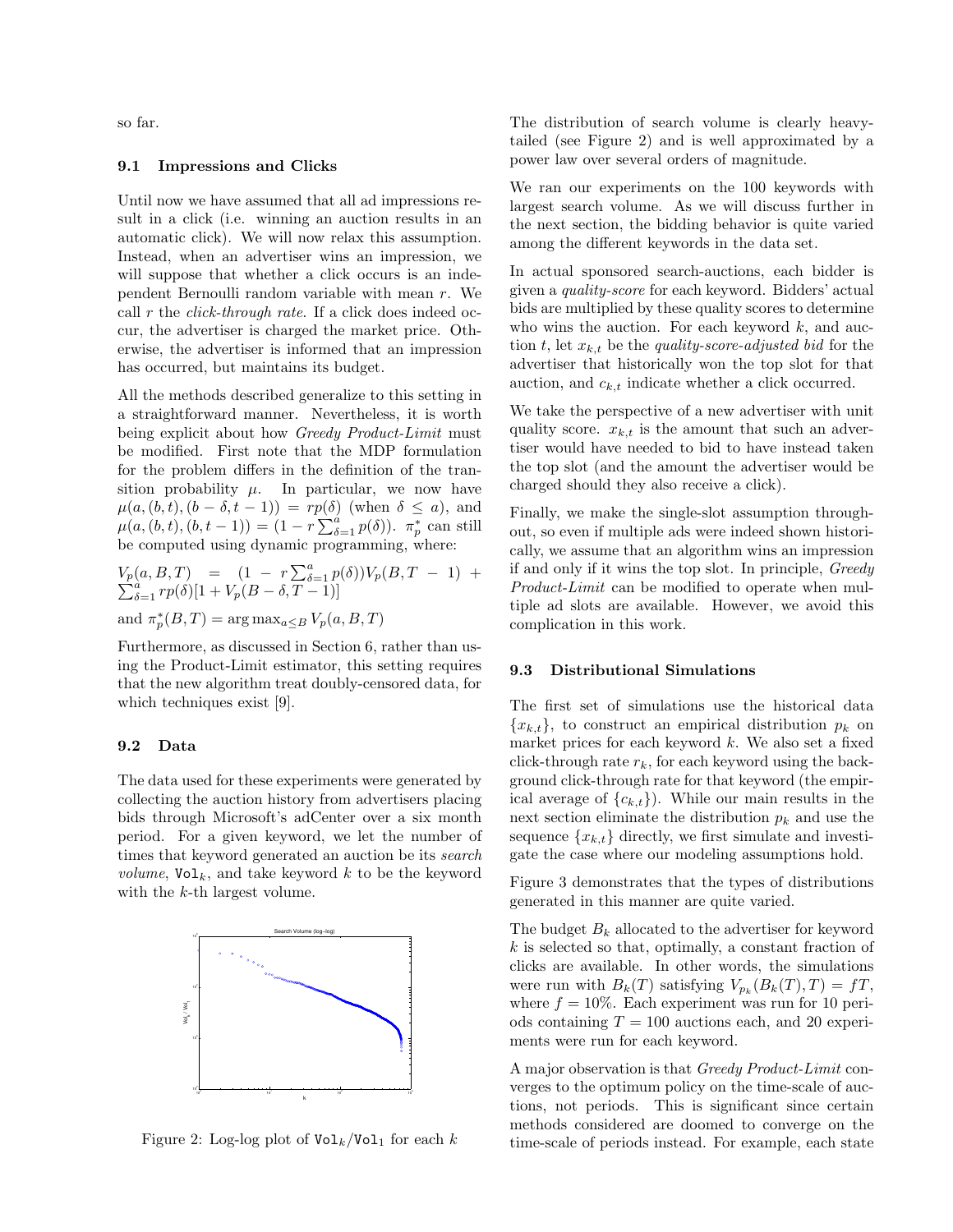

Figure 3: Each plot represents the empirical distribution  $p_k$  for a different keyword k. The x-axis represents the bid as a fraction of the total budget  $B_k$  allocated to the advertiser for keyword  $k$ .

can be visited at most once by Q-learning in a single period. Furthermore, for a particular time  $t$ , the only state corresponding to that t visited is  $(B_{u,t}, t)$ , (i.e. the state corresponding to the budget held by the algorithm at that time). Similarly, the Fixed-Price algorithm adjusts its bid at the end of every period. Table 1 shows that after just 2 periods, Greedy Product-Limit (GPL) has come within five percent of optimal across all keywords. For each algorithm, the results are the averages of 20 different simulations, and are statistically significant. An unpaired 2-sample t-test between the results for GPL and those of any other algorithm yields p-values that are less than  $10^{-20}$ .

Table 1: Average Competitive Ratio with  $V_{p_k}(B,T)$ , across all keywords and experiments, after two periods.

| Algorithm Name          | Competitive Ratio | Std    |
|-------------------------|-------------------|--------|
| Greedy Product-Limit    | 0.9573            | 0.1704 |
| LuekerLearn             | 0.8448            | 0.1842 |
| Fixed-Price Search      | 0.8352            | 0.1733 |
| Q-learn                 | 0.7484            | 0.1786 |
| <b>Budget Smoothing</b> | 0.1597            | 0.2418 |

### 9.4 Sequential Experiments

The main result of our work comes from experiments run on the real sequential data  $\mathbf{d}_k = \{x_{k,t}, c_{k,t}\}_t$ . Rather than taking  ${x_{k,t}, c_{k,t}}$ , and constructing the distribution  $p_k$  and a click-through rate, as in the previous section, we can use the sequence directly. Each of the previous methods are well-defined if the prices and clicks are generated in this manner, as opposed to being generated by the stochastic assumptions that mo-

tivated Greedy Product-Limit. We break the sequence into 10 periods of length  $T = 100$ . In reality, the number of auctions in a period might vary. However, this is minor, as an advertiser can attain good estimates of period-length. We allocate to each algorithm the same budget  $B_k$  used in the stochastic experiments.

Recall the notion of offline optimality defined in section 8.1. For each keyword  $k$ , we can compute the exact auctions that one should win knowing the sequence  ${x_{k,t}, c_{k,t}}$  a priori. We will demonstrate that Greedy Product-Limit is competitive with even this strong notion.

We first look at the nature and time-scale of the convergence of Greedy Product-Limit.



Figure 4: Convergence rates for 6 different keywords. The x-axis denotes auctions  $t$ , and the y-axis plots, in black, the number of clicks attained by the offline optimal after  $t$  auctions, normalized by  $t$ . The blue plot shows the same for Greedy Product-Limit. Greedy Product-Limit converges in the auction time-scale, not the period time-scale.

We will shortly see that *LuekerLearn*, the modification of Greedy Product-Limit attains similar performance. Like Greedy Product-Limit, it converges in the timescale of auctions. However, recalling Figure 1, Lueker-Learn will sometimes converge to something suboptimal, especially on keywords where there is a lot of variance in the bids. Figure 5 demonstrates this behavior on the sequential data. In fact, let  $A_k$  denote the cumulative number of clicks attained by Greedy Product-Limit and  $L_k$  denote the cumulative number of clicks attained by LuekerLearn after 10 periods for keyword k, defining  $Z_k = A_k/L_k$  and  $S_k = std(\lbrace x_{k,t} \rbrace_t)$ . The observations  $\{Z_k\}$  are positively correlated with  $\{S_k\}$ ,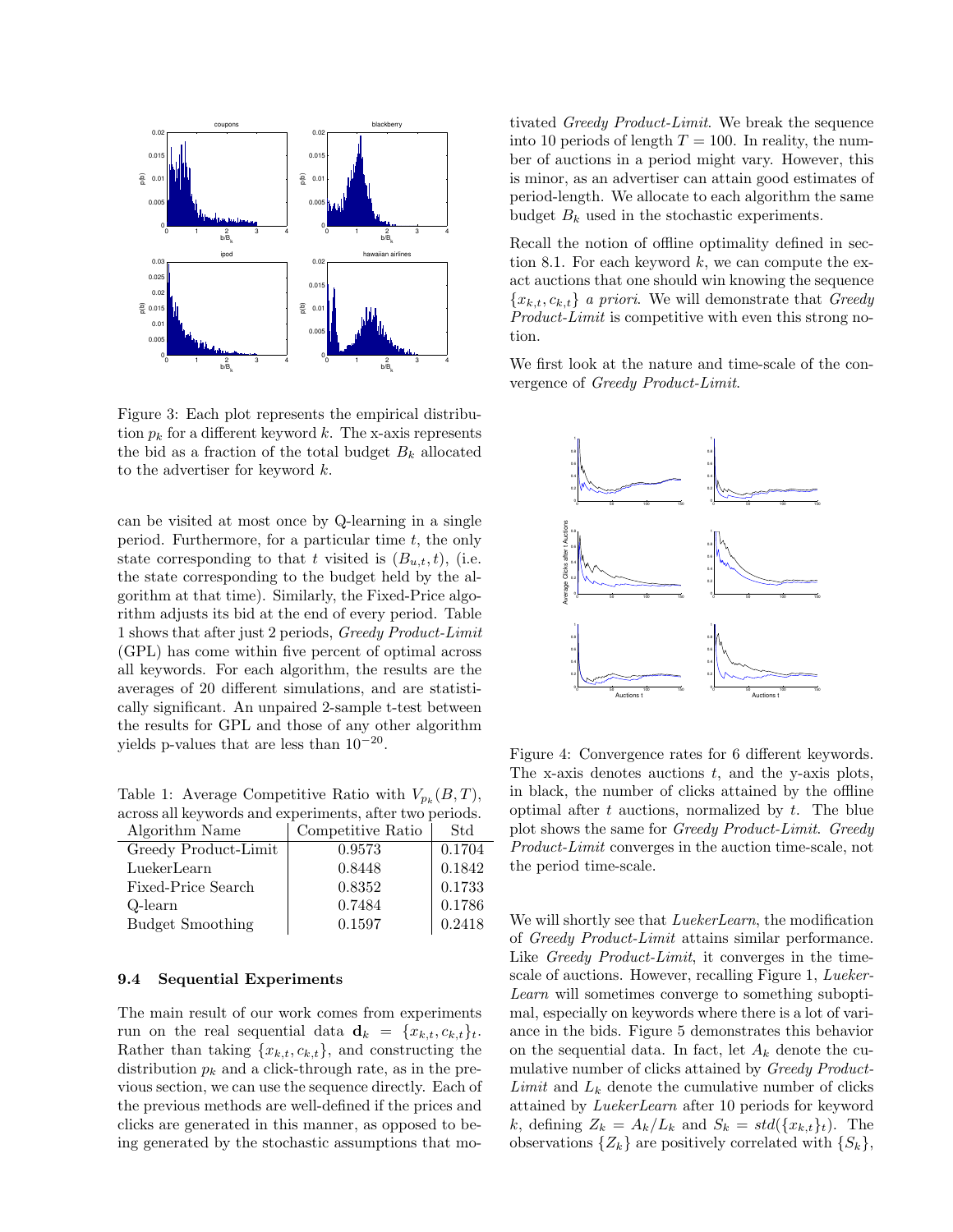with a correlation coefficient of 0.2103 that is significant with a p-value of 0.0357.

Figure 6 demonstrates that, ignoring variance, Greedy Product-Limit has indeed converged to optimal across all keywords after just a single period. Let  $O_k$  be the offline optimal number of clicks that can be attained for keyword  $k$  after 10 periods (the entire data set). Let  $A_{k,p}$  denote the cumulative number of clicks attained by an algorithm on keyword  $k$  after  $p$  periods. For an algorithm that is optimal after a single period, we should expect  $A_{k,p}/O_k$  to be roughly  $p/10$  for each period p. Indeed, while there are certain keywords for which this doesn't happen, we see that this is true on average.



Figure 5: On the left the y-axis plots, in black, the number of clicks attained by the offline policy after  $t$  auctions, normalized by  $t$ . The blue plot shows the same for Greedy Product-Limit and the red for Lueker-Learn. In all three, LuekerLearn is bounded away from the offline optimal. The right side displays  $x_{k,t}/\bar{x}_k$ where  $\bar{x}_k$  is the average over  $x_{k,t}$  for the corresponding keyword. Note the "bursty" nature of the market price, with auctions occurring that set a market price hundreds of times greater than the average.

Figure 7 and Table 2 summarize the performance of the competing methods.

Table 2: Average Competitive Ratio with  $O_K$ , across all keywords.

| Algorithm Name          | Competitive Ratio | Std    |
|-------------------------|-------------------|--------|
| Greedy Product-Limit    | 0.9062            | 0.1166 |
| LuekerLearn             | 0.8962            | 0.1152 |
| Fixed-Price Search      | 0.6253            | 0.1395 |
| Q-learn                 | 0.5879            | 0.1558 |
| <b>Budget Smoothing</b> | 0.3105            | 0.3252 |

Notice that besides Greedy Product-Limit, the only other algorithm that competes with the offline opti-



Figure 6: Each scatter point represents  $A_{k,p}/O_k$  for a different keyword  $k$ , at the end of period  $p$  displayed on the x-axis. The line is the mean of  $A_{k,p}/O_k$  across all  $k$  for a fixed period  $p$ .



Figure 7: Average of  $A_{k,p}/O_k$  across all k for each algorithm.

mal is our modification to the stochastic knapsack algorithm, LuekerLearn. As previously discussed, the convergence of Q-learn and Fixed-Price Search happens on the time-scale or periods, not auctions. We suspect that with more data, both would converge (as they do in the stochastic setting), albeit Fixed-Price Search would converge only to the best fixed-price in hindsight. Finally, as demonstrated in Figure 5, when there is large variation in bidder behavior, Lueker-Learn might stay bounded away from the offline optimal.

### 10 Future Work

We conjecture that *Greedy Product-Limit* always converges (rapidly) to the optimal policy in the stochastic setting, and hope to prove so in the future.